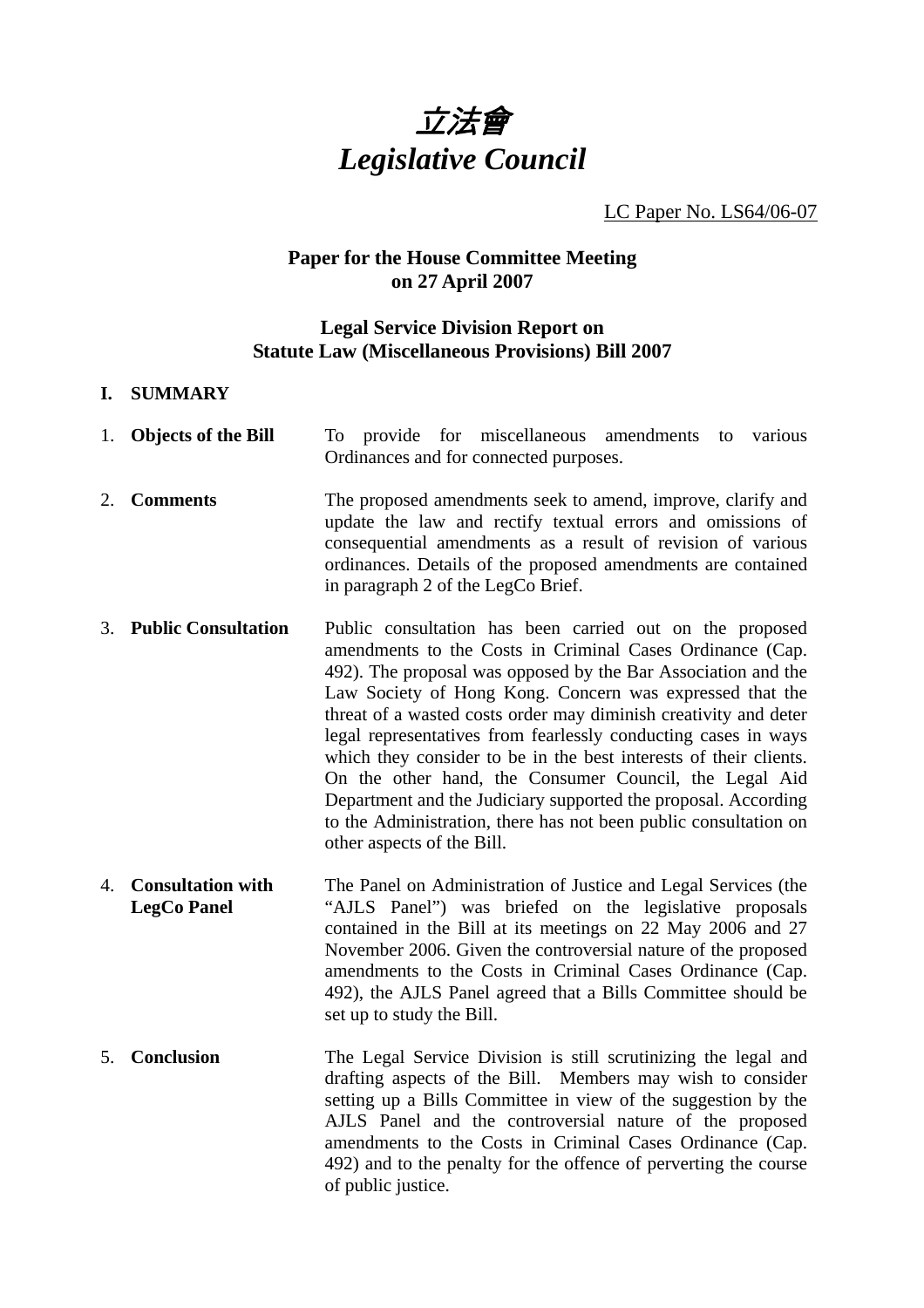### **II. REPORT**

### **Objects of the Bill**

 To provide for miscellaneous amendments to various Ordinances and for connected purposes.

#### **LegCo Brief Reference**

2. The LegCo Brief (no file reference) issued by the Department of Justice dated March 2007.

#### **Date of First Reading**

3. 25 April 2007.

#### **Comments**

4. This is an omnibus bill which is considered by the Administration to be "the only efficient option by which to make improvements to a number of ordinances and subsidiary legislations".

5. The proposals in this Bill are grouped into 14 parts with the following themes—

- (a) Part 1 Preliminary;
- (b) Part 2 Amendment relating to a bankrupt's obligation to notify the trustee when leaving Hong Kong;
- (c) Part 3 Amendments to references to "*ordre public*" in the Societies Ordinance (Cap. 151) and the Public Order Ordinance (Cap. 245);
- (d) Part 4 Amendments relating to suicide of another person;
- (e) Part 5 Penalty for perverting the course of justice at common law;
- (f) Part 6 Power of magistrates to award costs;
- (g) Part 7 Wasted costs in criminal proceedings;
- (h) Part 8 Amendments to provisions providing that the decision of the Court of First Instance on an appeal is final;
- (i) Part 9 Amendments consequential to the Rules of the High Court (Amendment) Rules 2000 (L.N. 129 of 2000) in relation to the time for serving notice of motion of appeal;
- (j) Part 10 Amendments relating to the Legal Practitioners Ordinance (Cap. 159);
- (k) Part 11 Amendments to remove certain minor inconsistencies between the English and Chinese texts of the Prevention of Bribery Ordinance (Cap. 201) and the Independent Commission Against Corruption Ordinance (Cap. 204);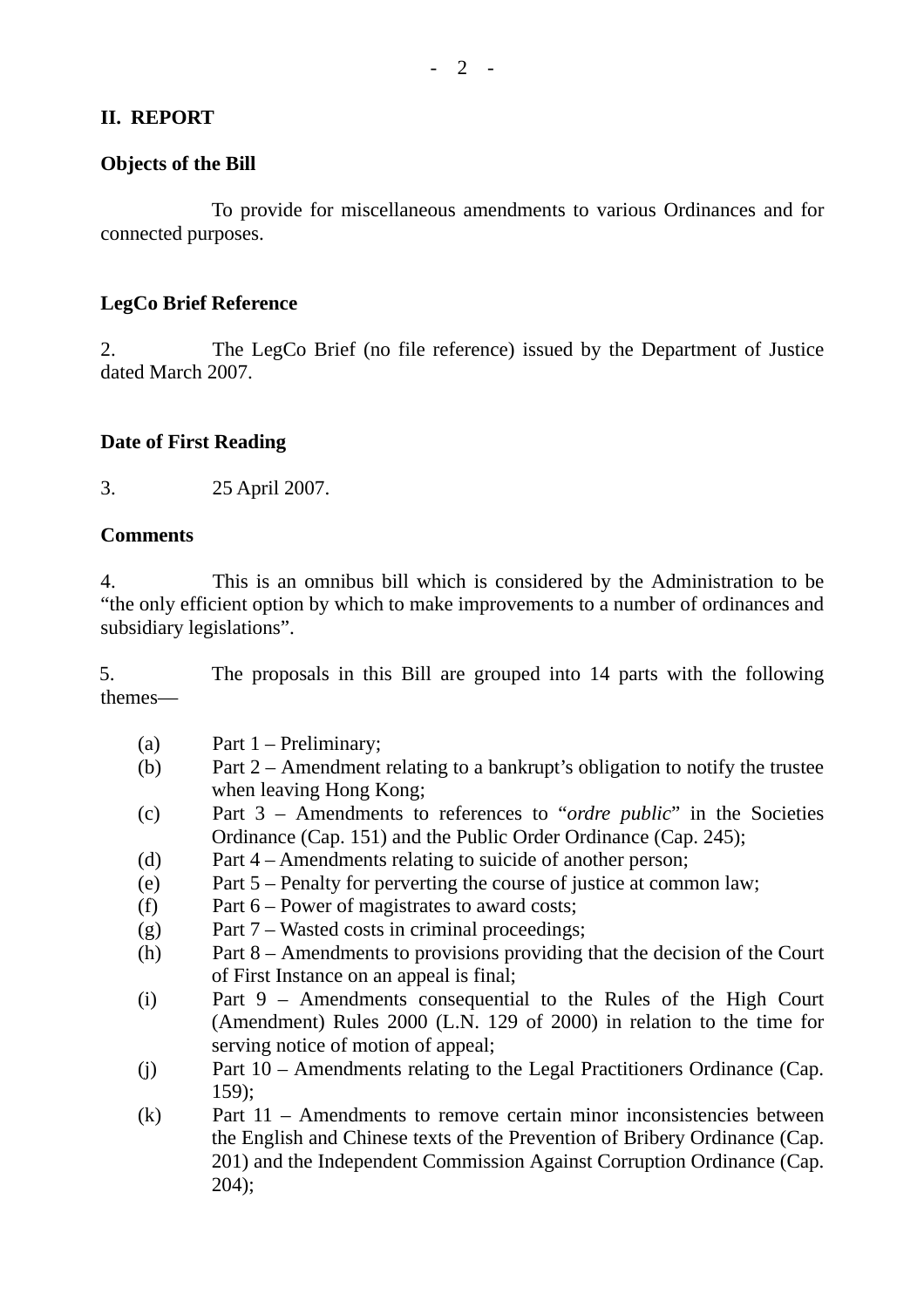- (l) Part 12 New powers to substitute dates and titles of subsidiary legislation;
- (m) Part 13 Minor and technical amendments to various ordinances;
- (n) Part 14 Amendments to achieve internal consistency and consistency between the English and Chinese texts of various ordinances.

6. The proposed amendments seek to amend, improve, clarify and update the law and rectify textual errors and omissions of consequential amendments as a result of revision of various ordinances. For a brief description of the substance of the proposed amendments, Members may refer to paragraph 2 of the LegCo Brief.

## **Public Consultation**

7. According to paragraph 8 of the LegCo Brief, the Administration has consulted the Law Society, the Hong Kong Bar Association, the University of Hong Kong, the City University of Hong Kong, the Chinese University, the Director of Legal Aid, the Judiciary Administrator and the Consumer Council in August 2006 with respect to the proposed amendments to the Costs in Criminal Cases Ordinance (Cap. 492). Details are contained in paragraphs 6 to 10 of Annex B to the LegCo Brief.

8. The proposal was opposed by the Bar Association and the Law Society of Hong Kong. Concern was expressed that the threat of a wasted costs order may diminish creativity and deter legal representatives from fearlessly conducting cases in ways which they consider to be in the best interests of their clients. On the other hand, the Consumer Council and the Legal Aid Department supported the proposal. The proposal was also supported by the Judiciary.

9. According to the Administration, there has not been public consultation on other aspects of the Bill.

# **Consultation with LegCo Panel**

10. The Panel on Administration of Justice and Legal Services (the "AJLS Panel") was briefed on the legislative proposals contained in the Bill at its meetings on 22 May 2006 and 27 November 2006.

11. At its meeting on 22 May 2006, the AJLS Panel was briefed on the proposal to amend section 101I of the Criminal Procedure Ordinance (Cap. 221) to remove the limit for the maximum period of imprisonment of seven years for the offence of perverting the course of public justice, and to provide for such an offence to be punishable by fine and imprisonment at the discretion of the court. Members noted that the legal professional bodies had not been consulted on the proposal. Members expressed concern about the basis for granting such discretion to the court, as well as for lifting the maximum sentence limit in respect of the offence of perverting the course of public justice only, and not other indictable offences which could be of similar gravity.